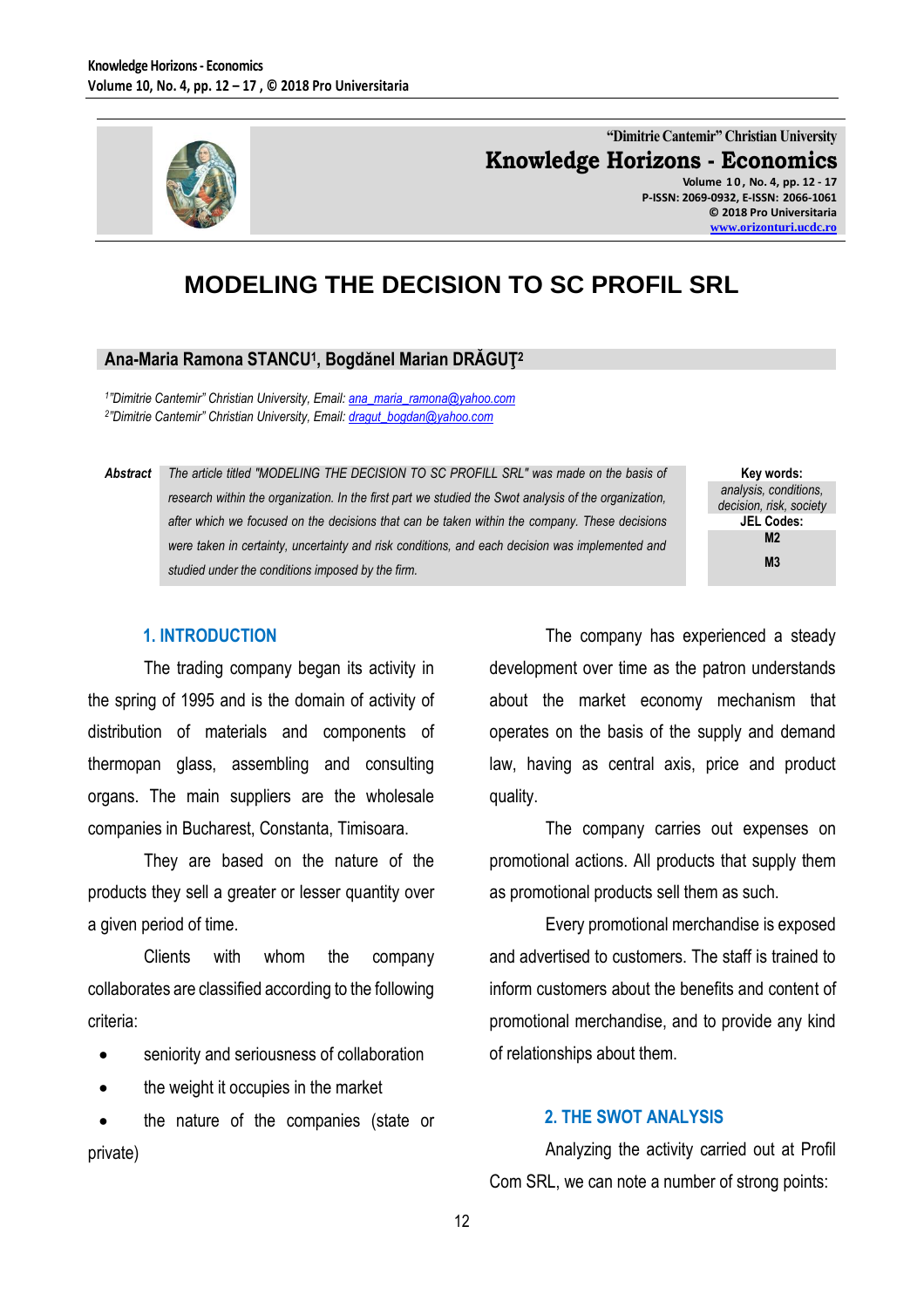- The available merchandise
- customer service schedule
- favorable price-quality ratio
- efficient management

The company supplies quality goods from the wholesale commercial units in Bucharest or other localities: Constanta, Timisoara, Braşov, and supplies directly to the headquarters of the

commercial premises from the supplying companies through their sales agents.

Managers' attention is always the quality of commodity prices, commodity variation - to better meet the needs of all consumer categories. It has the power to buy customers as well as to attract them through the price level of products to comparable qualities.



Figure 1 - The mission of the firm

## **3. COMPANY LEVEL DECISIONS IN CERTIFICATION CONDITIONS**

The decision defines the processes that change the nature and content of the system's resources, contributing to changing the objective system of needs and pursuing the achievement of its economic and social optimum.

The decision under certainty is characterized by the fact that each alternative leads to the same specific result; only one future event is

possible and it will happen with an associated probability of 100%.

Next, I want to run a study on the company, that is, it is going to be supplied with materials from different suppliers in different localities. The cost of transport on different routes between Profil Company and the sources of supply is shown in the figure below.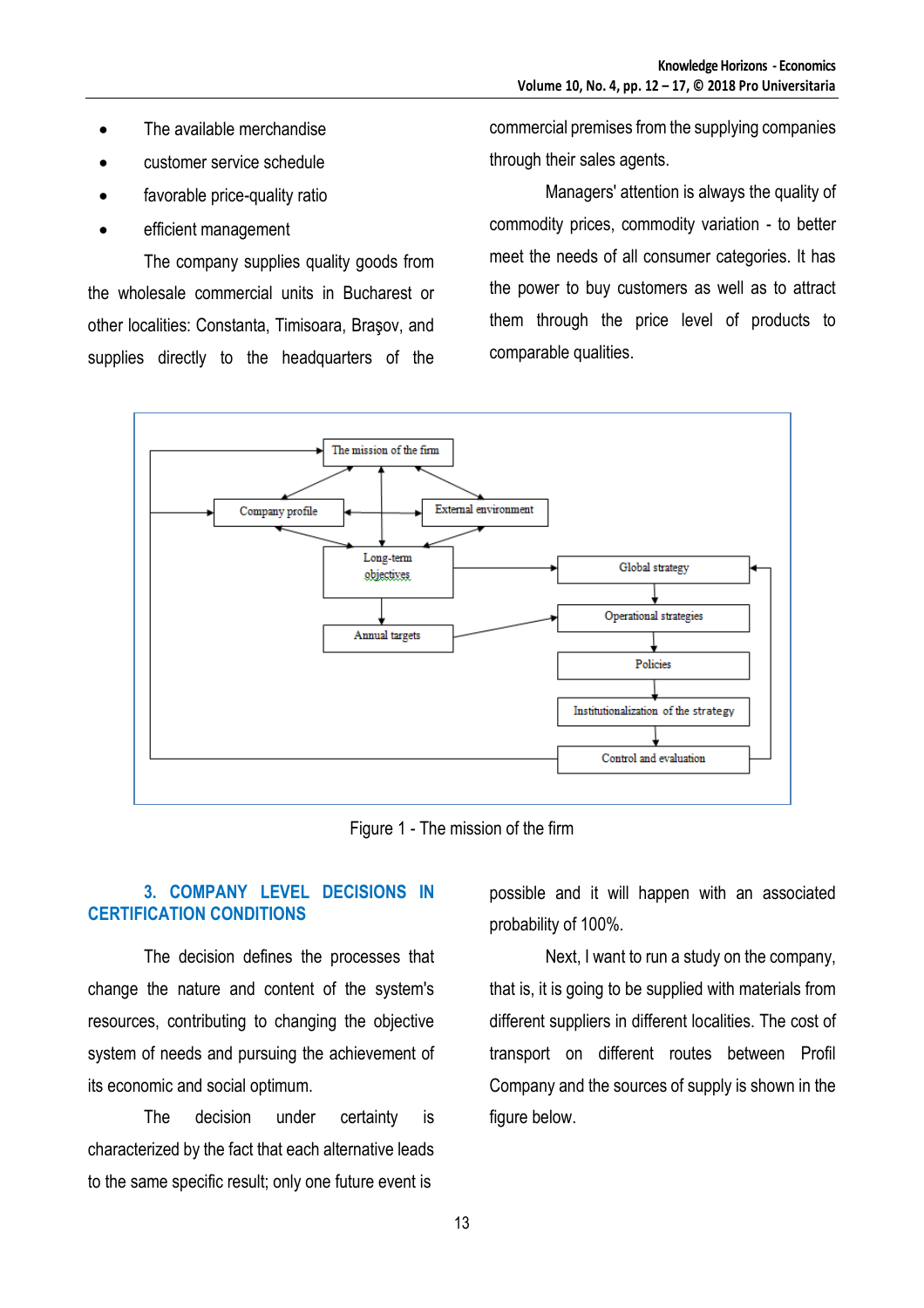

|                | D <sub>1</sub> | D <sub>2</sub> | D <sub>3</sub> | D4             | D <sub>5</sub> | D6           | D7             | Profil Com   |
|----------------|----------------|----------------|----------------|----------------|----------------|--------------|----------------|--------------|
| D <sub>1</sub> | 0              | 1              | $\overline{4}$ | 3              | $\infty$       | $\infty$     | $\infty$       | $\infty$     |
| D <sub>2</sub> | $\infty$       | 0              | $\infty$       | $\infty$       | $\infty$       | $\infty$     | $\infty$       | $\infty$     |
| D <sub>3</sub> | $\infty$       | $\infty$       | $\mathbf 0$    | $\infty$       | 5              | $\infty$     | $\infty$       | $\infty$     |
| D4             | $\infty$       | $\infty$       | $\infty$       | $\mathbf 0$    | $\mathfrak{Z}$ | $\infty$     | $\overline{2}$ | $\infty$     |
| D <sub>5</sub> | $\infty$       | $\infty$       | $\infty$       | $\infty$       | $\mathbf{0}$   | $\infty$     | $\infty$       | 6            |
| D <sub>6</sub> | $\infty$       | $\infty$       | $\infty$       | $\infty$       | $\infty$       | $\mathbf{0}$ | $\overline{2}$ | 3            |
| D7             | $\infty$       | $\infty$       | $\infty$       | $\infty$       | $\infty$       | $\infty$     | $\mathbf 0$    | 4            |
| Profil Profile | $\infty$       | $\infty$       | $\infty$       | $\infty$       | $\infty$       | $\infty$     | $\infty$       | $\pmb{0}$    |
| Com            |                |                |                |                |                |              |                |              |
| Vi o           | $\infty$       | $\infty$       | $\infty$       | $\infty$       | 6              | 3            | 4              | $\pmb{0}$    |
| Vi 1           | $\infty$       | $\infty$       | 11             | 6              | $6\phantom{1}$ | 3            | 4              | $\mathbf{0}$ |
| Vi2            | 9              | $\infty$       | 11             | $6\phantom{1}$ | $6\phantom{1}$ | 3            | $\overline{4}$ | $\mathbf{0}$ |
| Vi3            | 9              | $\infty$       | 11             | $6\,$          | $6\,$          | 3            | 4              | $\pmb{0}$    |

The optimal transport routes from each warehouse to the Com Company profile are:

D1 = 9 (D1, D4, Profile Com)

- D3 = 11 (D3, D5, Profile Com)
- D4 = 6 (D4, D7, Profile Com)

 $D5 = 6$  (D5, Profile Com)

D6 = 3 (D6, Profile Com)

D7 = 4 (D7, Profile Com)

# **4. BUSINESS LEVEL DECISIONS IN RISK CONDITIONS**

The risk designates that state of knowledge in which each decision variant leads to one of the known results from a multitude of dates, each result being able to occur with a known objectively known probability by the decision-maker. Potential losses, their size associated with risk situations and the adoption of solutions to problem solving should be identified.

The risks that a company may face are: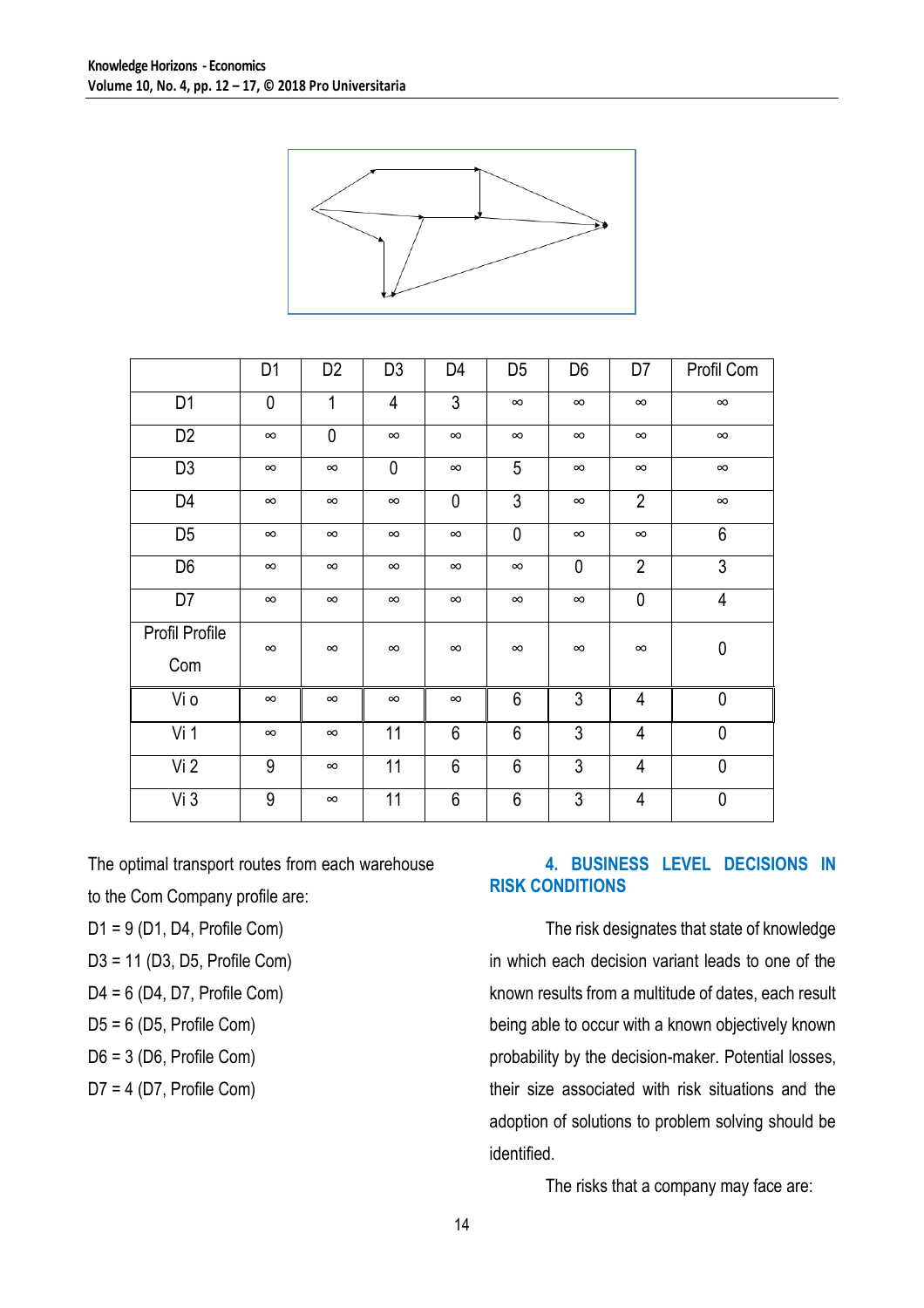- simple survival of the firm;
- low cost with risk management and thus obtaining of high profits;
- obtaining stable earnings;
- short-term interruptions or absence of interruptions in activity

company;

- continuous growth;
- the company's satisfaction with its social responsibilities and responsibilities

its good image.

In the following case, the company wants to offer its promotional packages to its clients.The final analysis for the winners of the three promotional packages was based on well-established criteria, such as: (last year's sale, the speed of payments for the purchased goods, the length of the collaboration). The table below shows the transport variants that the agency they can use: CFR messaging, postal services, DHL express delivery, the likelihood that promotional packs will be safe and timely, as well as revenue that involves transport.

|                        | $P_1 = 0.5$ | $P_2 = 0.1$ | $P_3 = 0.4$ |
|------------------------|-------------|-------------|-------------|
|                        | Client 1    | Client 2    | Client 3    |
| $V1 =$ messaging CFR   | 15000       | 22000       | 35000       |
| $V2$ = postal services | 20000       | 30000       | 40000       |
| V3=fast courier DHL    | 50000       | 35000       | 40000       |

1.The average profit criterion M(V1)=0.5\*15000+0.1\*22000+0.4\*35000=23700 M(V2)=0.5\*20000+0.1\*30000+0.4\*40000=29000 M(V3)=0.5\*50000+0.1\*35000+0.4\*40000=44500

2.The maximum probability criterion max (23700;29000;44500)= 44500 = M(V3) max  $PJ = max (0.5; 0.1; 0.4) = 0.5$ 

#### The optimal variant is  $V3 = 50000$ .

 According to this criterion, the most profitable variant is V3 (DHL Express Courier), which corresponds to the highest revenue with the highest probability of realization.

## **5. ADOPTION OF THE COMPANY LEVEL DECISION IN INCERTITUDE CONDITIONS**

Decisions in uncertainty are those decisions that are adopted in the circumstances in which each alternate can lead to more results because several future events are possible and the probabilities associated with each event are unknown.

Uncertainty defines the state in which one or more decisional alternatives result in a lot of data, the results of which are unknown or impossible to estimate objectively.

There are two main decision-making methods under uncertainty:

a) the decision maker may use the best available information and own experience and judgment for: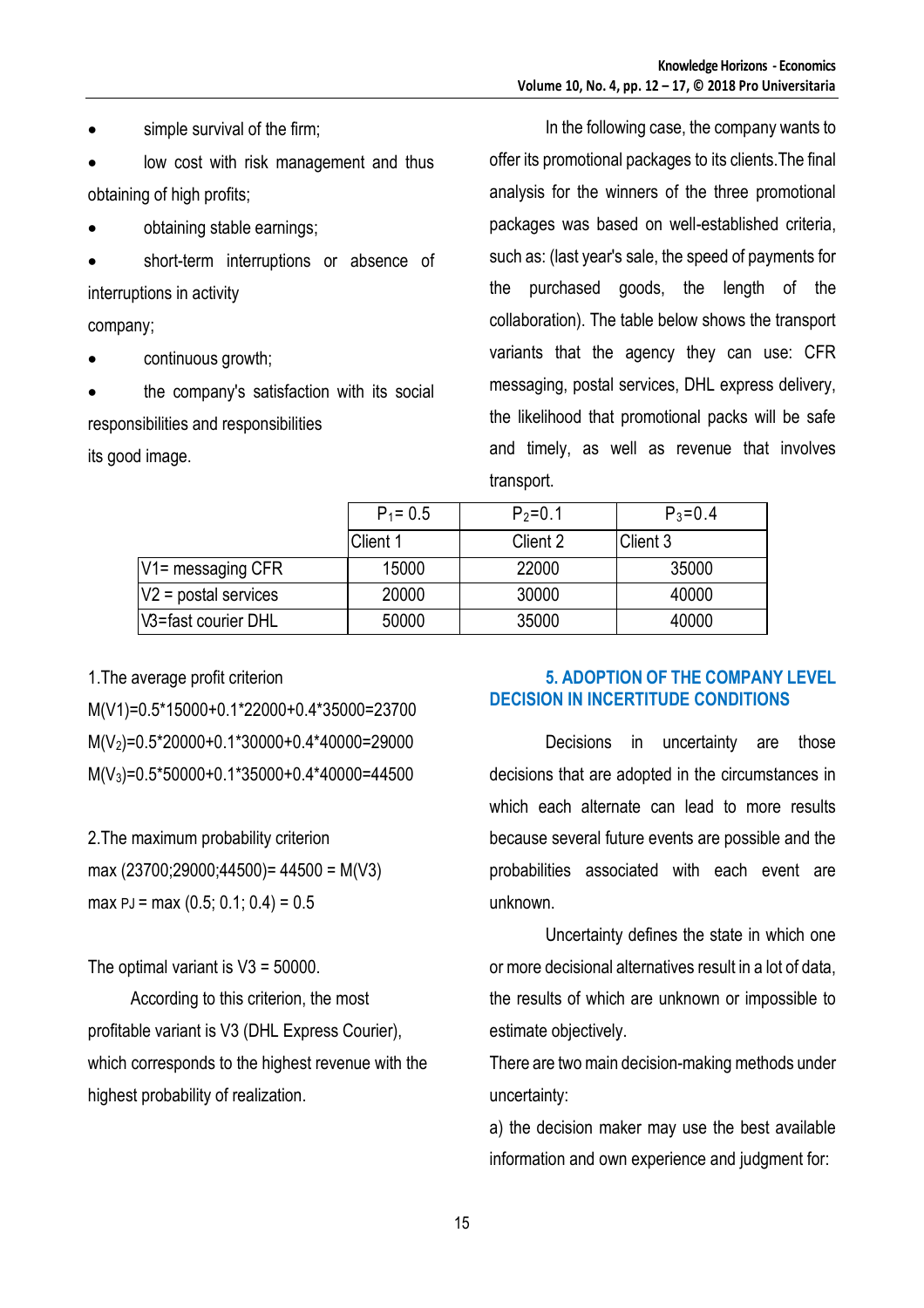identification and association of subjective probabilities for the states possible nature;

 Expanding the consequences for each strategy available in each state of nature;

b) if the degree of uncertainty is so great that the decision maker prefer not to make assumptions about the probabilities of different states of nature, he can either neglect the probabilities, or he can consider them equal (equivocal).

Under uncertainty, managers can make their decisions by one of the following rules:

- the rule of prudence (Abraham Wald)
- optimist rule (Leonid Hurwicz)
- balance rule (Bayes-Laplace)

rule of regrets (Leonard-Savage)

The company wants to buy a van for minimum transport costs and a bigger volume to transport the cargo, we will analyze 2 cases (first with a credit from banks, and the second with a financial leasing).

In the latest analysis, the company asks some commercial banks for a loan in order to finance the purchase of a WV branded van.In this respect, the general manager studies three decisional variants, taking into account the interest rates imposed by the banks (large, medium, small). The size of the guarantees required by the three banks are listed in the following table:

| The Bank         |    | Interest Rate Medium<br><b>Big Interest</b> |    | Little Interest |  |
|------------------|----|---------------------------------------------|----|-----------------|--|
|                  |    | N1                                          | N2 | N3              |  |
| <b>BCR</b>       | 71 |                                             |    | 15              |  |
| <b>Banc Post</b> | V2 | 13                                          |    |                 |  |
| <b>BNR</b>       |    |                                             |    | 16              |  |

The optimistic probability is 0.6 and the pessimistic probability is 0.4.

## **A. Regulation of Prudence**

 $Vp = max$  (min Uij)

 $Vp = (7,11,12) = 12$  (V3)

 $Vsp = min (min Uij)$ 

$$
Vsp = 7(V1)
$$

## **B. Optimista rule**

Vopt = max [(max Uij)\*Popt + (min Uij)\*Ppes]  $V1 = max (15*0.6+7*0.4) = 11.8$  $V2 = max (14*0.6+11*0.4) = 12.8$  $V3 = max (16*6+12*0.4) = 14.4$  $Vopt = 14.(V3)$ 

According to optimistic criteria, bank 3 (BNR) offers the most advantageous credit for the company. Vso=max(max Uij) Vso=max(15,14,16)=16(V3) **C. Regulating the balance**  $Ve = max (1/n E Uii)$  $V1 = 1/3$  (7+13+15) = 35/3=11.66  $V2 = 1/3 (13+11+14) = 38/3=12.66$  $V3 = 1/3 (12+12+16) = 40/3 = 13.33$ 

 $Ve = max (11.66, 12.66, 13.33) = 13.33(V3)$ 

# **D. Regulating regrets**

$$
Vr = min (max Uij)
$$
  
r ij = max (Uij)-Uij